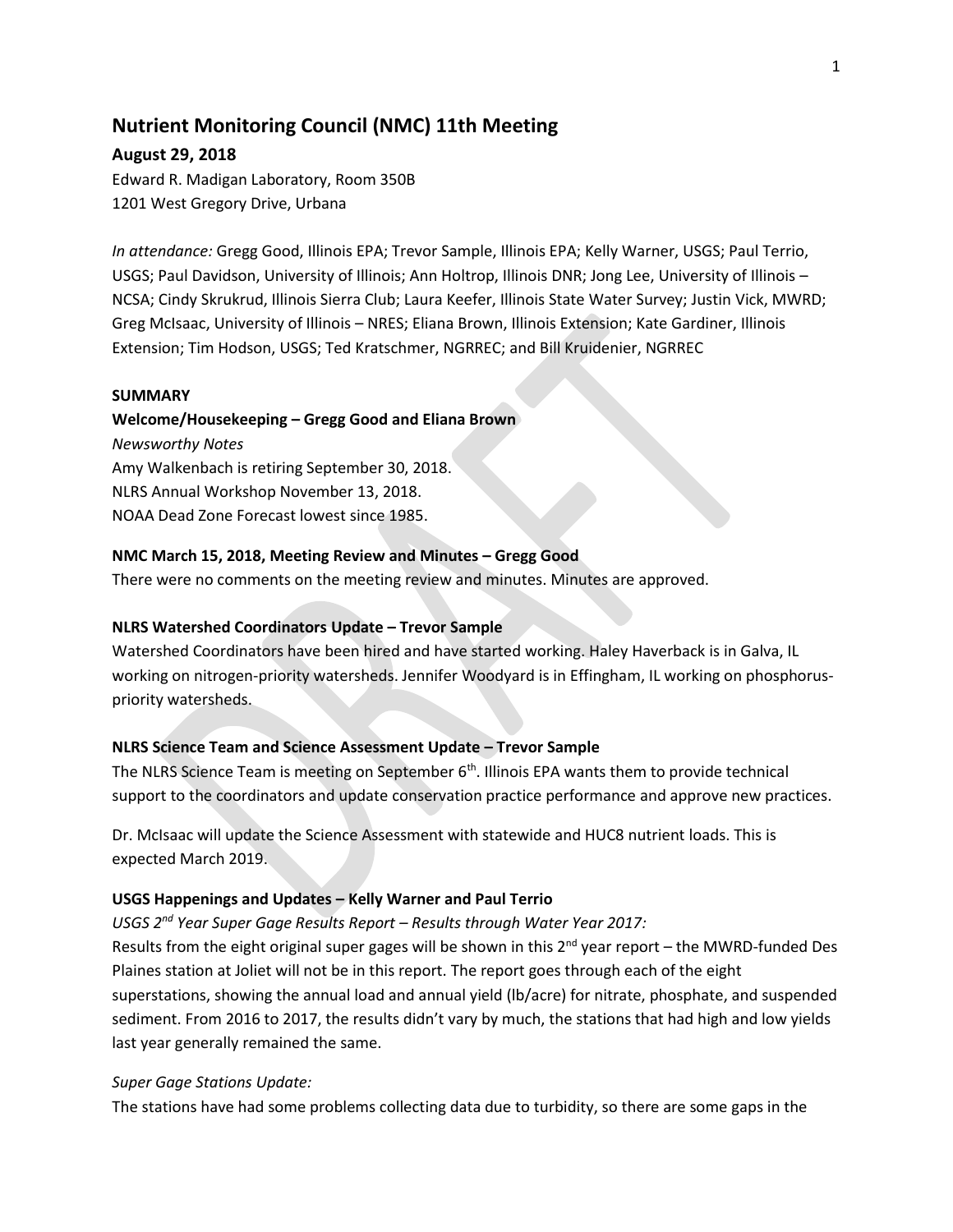dataset. Florence is likely the most successful station. We're starting to expand our gages to include water quality and VEMCO samplers that will detect tagged fish and will include bat sensors. We are not currently pursuing a super gage station at Rockton.

### *Other USGS updates:*

USGS is working with American Farmland Trust to monitor two sites to target BMPs in phosphoruspriority watersheds in the Macoupin area. They're doing weekly samples and using a weekly observer.

### **NLRS - Nutrient Science Advisory Committee Update – Paul Terrio**

NSAC is putting the finishing touches on their recommendation to the Illinois EPA, which will be finished within the next few months. The target date is October 22. After the initial review by Illinois EPA, there will be a public comment period.

# **Great Lakes to Gulf – Illinois NLRS Data Portal Update – Jong Lee**

The Great Lakes to Gulf website has launched and changes have been made based on feedback from the Illinois EPA. There are new sites as a result of a collaboration with University of Iowa. NSF has given grant to University of Iowa. NCSA is hosting big data hub for Midwest.

Version 3 is coming soon. Version 3 improvements include: mobile friendly, simplified search function and new capabilities: grouping map layers, added legend for map layer, added SPARROW 2002 Model Results for Nutrients, Gulf Hypoxia, NOAA annual precipitation. Have worked with Dr. McIsaac to add linear interpolation for nutrient trend analysis and are working with Reid Christianson to add BMP data and visual representation.

The Welcome Page can be customized per NMC's suggestions. Please interact with the website and send any comments to Jong**.**

# **Havana Lowlands Groundwater Study Update – Kelly Warner**

The study is in the second season of data and so far they have seen the water levels go up in May-June. One of the reasons they installed the well in that location is because there is a lot of irrigation and fertigation, which is adding fertilizer to the irrigated water. Study expected to be completed in March 2019 with a report out that September.

# **Potential Grant Opportunity for NLRS Monitoring Project – Gregg Good**

Grant has already been spoken for.

# **Potential Phosphorus Load Reductions from Recovering Wastewater Phosphorus in the Upper Sangamon HUC 8 – Greg McIsaac**

We're focusing on the Upper Sangamon River Basin first, then generalizing a broader model to cover the Corn Belt. Since this is part of an NSF grant, the end result of our work will be incorporating environment, technology, and economics into modeling the nutrient cycle. Decatur contributed 25% of the increase in phosphorus from 2015 to 2017 (17% total increase).The main reason for the high phosphorus input from Decatur is the two corn processing plants. We also estimated the TP discharge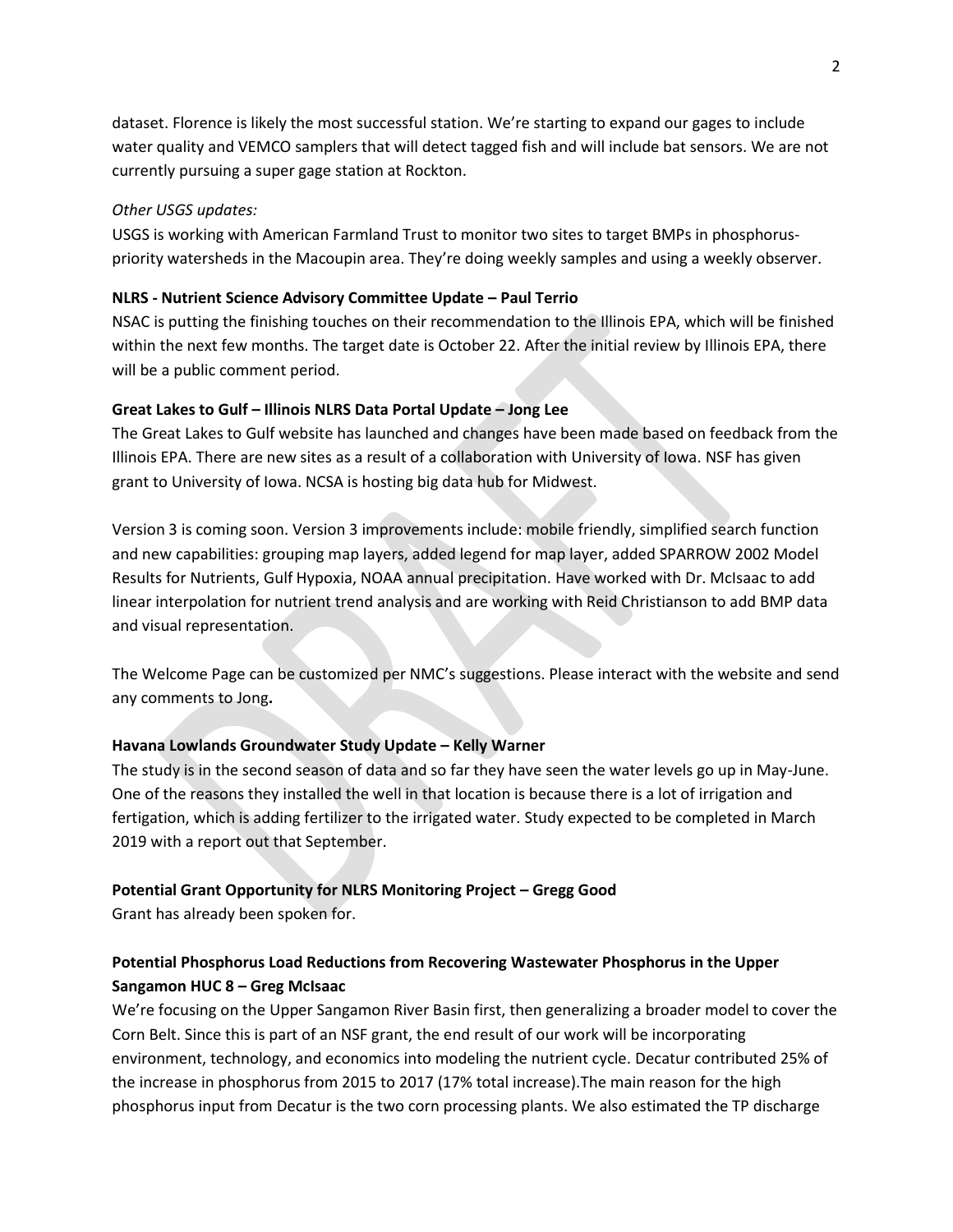from the Sanitary District of Decatur (SDD).

### **NMC Member Updates – Exciting or Boring News to Share?**

Gregg Good: We have a contract to do continuous monitoring of pH, temperature connectivity, dissolved oxygen, and chlorophyll in Starved Rock, Seneca, and Marseilles since May this year. We had an algal bloom on the Illinois River earlier this year. My staff were out and took samples and spoke to folks at public water supply. There was a small algal bloom at Rend Lake as well. Our integrative report that comes out every two years should be ready in the next couple of months.

Cindy Skrukrud: The new USGS gage on the Stratton Lock and Dam will give us a better idea of what's coming into our study area on the Fox River. The Illinois State Water Survey has been working on a trends report for us from 1997 to 2016 and Laura will be presenting in Algonquin soon. We're also working with the group in Wisconsin working on the Fox River. A Sierra Club group is doing some monitoring work on phosphorus coming in and out of Long Lake and the Sierra Club group in the Quad Cities now has data available online from their monitoring on the Rock River. We put together a resolution for legislature to voice their support for the NLRS and are working on a letter to the governor. The Illinois environmental groups are emphasizing clean infrastructure funding.

Ann Holtrop: Brian Metzke has joined our team and we were at the Illinois State Fair this year.

Laura Keefer: Laura has just been named the State Hydrologist. The Illinois State Water Survey now has a director, Kevin O'Brien. This winter we may have an intermediate report and an analysis of our benchmark sediment monitoring program, which we have been monitoring consistently since 1980.

Justin Vick: Continued optimization of existing nutrient recovery initiatives, WASSTRIP (waste activated sludge stripping) added at Stickney WRP and pilots for EBPR (enhanced biological phosphorus removal) are being designed for Egan and Calumet WRPs.

Paul Davidson: Science Team has a meeting next week and then we will be meeting with Trevor later in the month.

Kelly Warner: Now officially part of the Central Midwest Water Science Center (IL, IA, and MO). There will be 6 science teams, one of which is nutrient and sediment science. There will be lots of remote work, hiring of new team members, and expansion of green infrastructure work to St. Louis. We're looking at drinking water supplies in Iowa and just put in for federal funding for two more sites in the Mississippi River.

Tim Kratschmer and Bill Kruidenier: We are working with other states on their nutrient strategies, continuing monitoring, and have shifted more towards question- and research-based monitoring rather than just ambient monitoring.

#### **Next Steps – Eliana Brown and Gregg Good**

*Today's Action Items?*

 $\triangleright$  Look at Great Lakes to Gulf website and send any feedback to Jong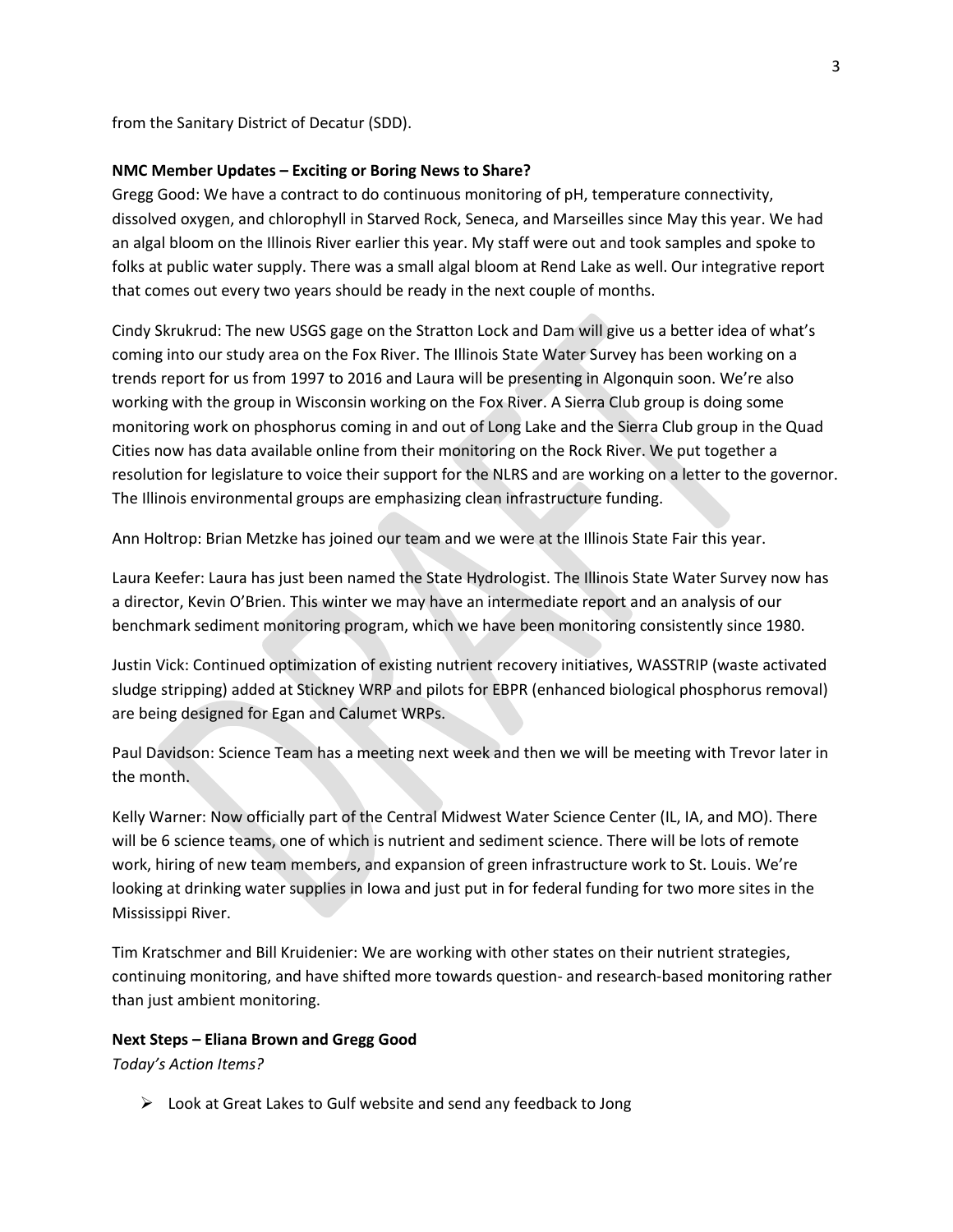### *Topics/Presentations for Next Meeting?*

#### *Next Meetings – We need to select some dates!*

- November 13<sup>th</sup> NLRS Workshop the group decided that they don't need a breakout session.
- $\triangleright$  March 2019
- ▶ November 2019 NLRS Conference

#### **DISCUSSION**

#### **Welcome/Housekeeping – Gregg Good and Eliana Brown**

Gregg Good: Amy Walkenbach is retiring September 30, 2018. We will all miss her and appreciate her work on the Nutrient Loss Reduction Strategy. The NLRS Annual Workshop is November 13, 2018 at the ACES Library in Champaign-Urbana, and the NOAA Dead Zone forecast is the fourth smallest since 1985.

### **NMC March 15, 2018, Meeting Review and Minutes – Gregg Good**

No comments – meeting minutes approved.

### **NLRS Watershed Coordinators Update – Trevor Sample**

Trevor Sample: Since our last meeting, we have now hired both coordinators - Haley Haverback in Galva, who is working on the nitrogen priority watersheds, and Jennifer Woodyard in Effingham, who is working on the phosphorus priority watersheds. They are working closely with SWCDs and anyone else they can collaborate with. Started doing some podcasts covering NLRS topics and meet with local watershed groups and forming new groups where there's interest to write plans.

# **NLRS Science Team and Science Assessment Update – Trevor Sample**

Trevor Sample: The meeting is September 6<sup>th</sup> and we can talk about their role in the strategy. We want them to provide technical support to the coordinators and update conservation practice performance in NLRS updates. Reid has worked with Iowa to come up with something and we want to do something similar.

Gregg Good: Can you have a new practice outside of what NRCS says is a good practice?

Trevor Sample: I guess we could. The saturated buffer has been the only practiced Iowa has added to theirs.

Gregg Good: Is the saturated buffer something approved by NRCS?

Trevor Sample: Yes

Paul Davidson: Saturated buffer is one that Iowa included that we didn't. I know there's a lot of work ongoing to get to the point where we can make a decision.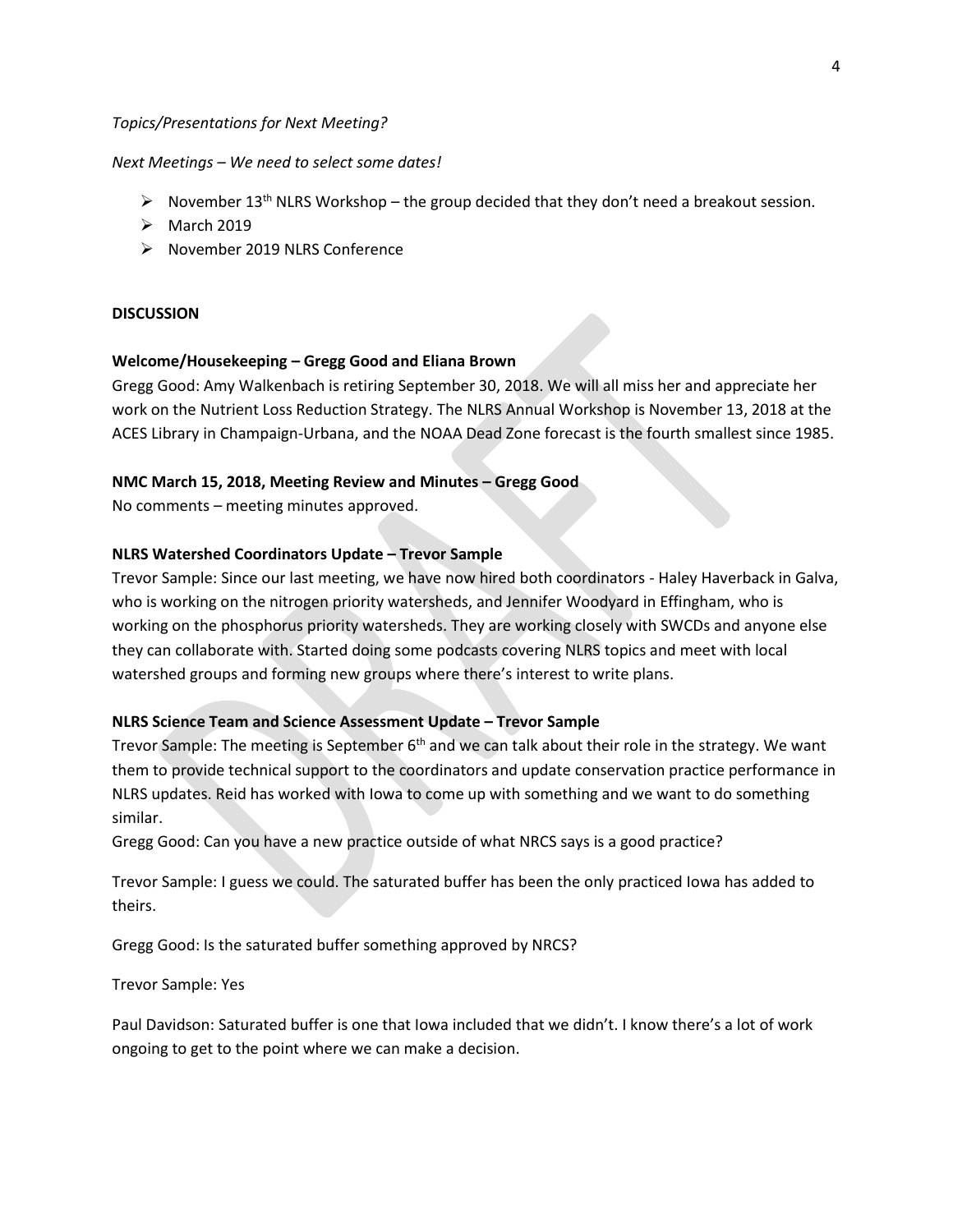Trevor Sample: Greg McIsaac is going to work on updating the water loads. At the PWG meeting, we talked about how we wanted to report this. We think we can show reductions on point source now and working on HUC 8, we can separate by point source and non-point source. We think we can come up with something to add in the next BR>

Cindy Skrukrud: So you have a standard method that you'll use for the HUC 8 watersheds? The Illinois State Water Survey has looked at trends and water quality for us in the Fox River Watershed. We can share our information with Dr. McIsaac.

Trevor Sample: These are an example of the tables and graphs that we can update in the report. We can add data onto those graphs for the long-term trends of N and P, updating the yield maps to see if that has changed. That's all I have.

### **USGS Happenings and Updates – Kelly Warner and Paul Terrio**

Paul Terrio: We have annual reports of continuous nitrate and semi-continuous phosphate. We provide an informal update to the Illinois EPA. These stations were put in 2015 – originally eight but funding with MWRD let us add a ninth in Des Plaines. We also have two tributaries to Lake Springfield measuring the same things – nitrogen parameters, etc. Originally funded through Illinois Corn Growers, but the funding is up next month so we'll see what happens. Tim Hodson is here with me and he has kind of taken over the loading and modeling work. I wanted to introduce him to you all. For each station, we have a summary of the station itself and summarize what equipment is there, what it measures, how frequently, issues that may have gone on with the station in the past year, and how complete the dataset is, including periods of missing data. We present our loading models for SSC and TP. Following the initial summary, we have panels of N, TP, and SSC, with measurements for stream flow, continuous nitrate concentration, and the load in tons per day. We started monitoring continuously in 2012 and then built the eight gage superstations. The Florence station is probably our best station, we've had problems with other ones. The report goes through each of the eight superstations, showing the annual load and annual yield of (lb/acre) for nitrate, phosphate, and suspended sediment. From 2016 to 2017, it didn't vary a lot – the stations that had high and low yields last year generally remained the same. In Danville, we didn't have enough data to include it in 2016, but it actually had the highest yield in 2017. Are there any questions or comments on that?

Gregg Good: Green River near Geneseo, is that the same?

Paul Terrio: It was the lowest in 2016, but Murphysboro was actually the lowest in 2017. The numbers from 2016 have been updated.

Gregg Good: So for our agreement for the eight stations, you produce this report. Is there a separate report for the MWRD station? It would be nice to have it in this one.

Paul Terrio: Our agreement for Des Plaines – Joliet is that a product will be delivered to them, but at that point it's a public resource and they can do what they want with it.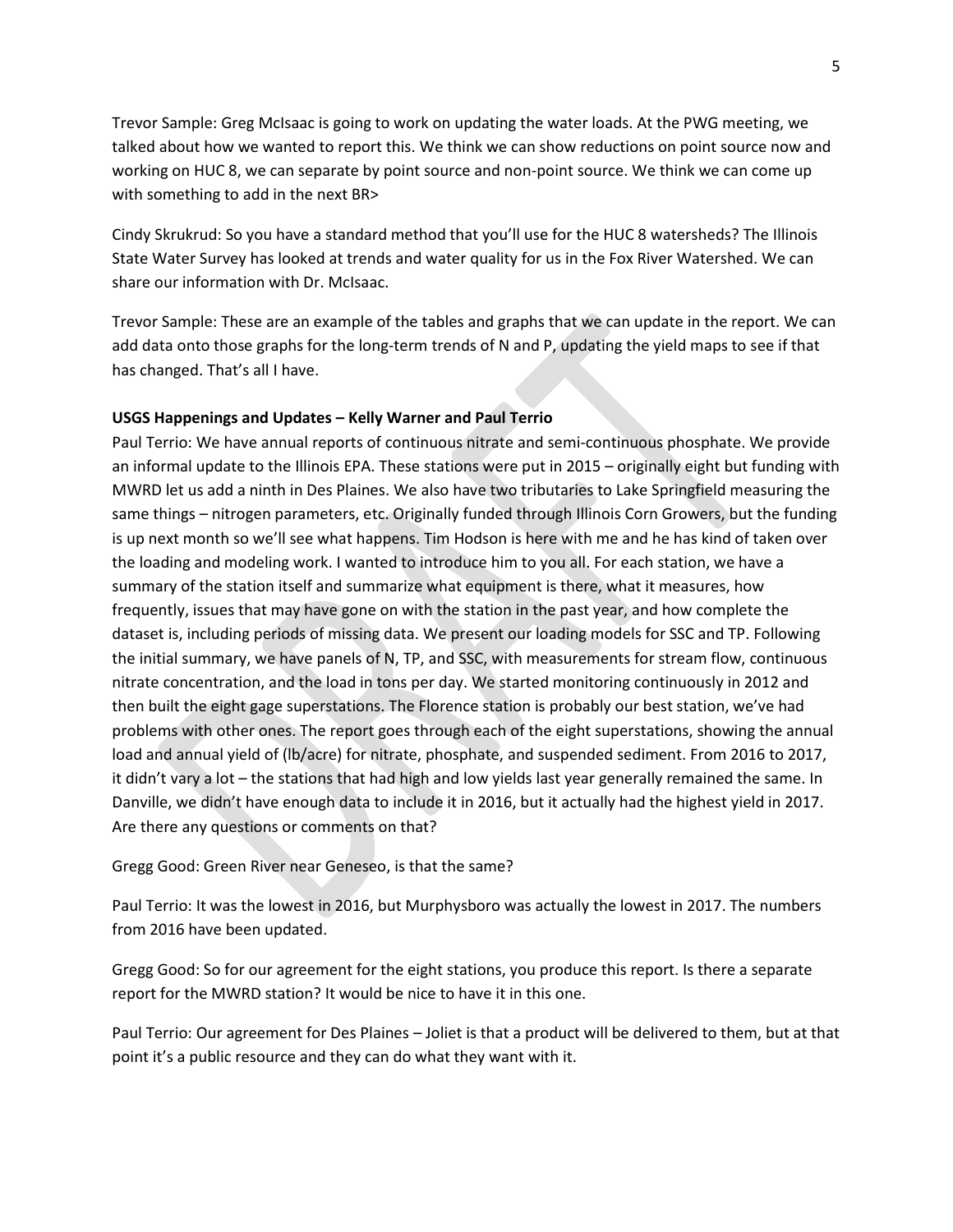Kelly Warner: The data is public, so if MWRD says "yeah, we'd like you to periodically include this with your NLRS," then we can.

Paul Terrio: If we wanted to include it in this final report, it would have to be a discussion. The final report will be more comprehensive at the end of the road.

Tim Hodson: When we started monitoring, there weren't a lot of options so we had some issues with turbid waters, which is where most of the load occurs. The problem with these single piece sensors is we've been deploying them and they take a lot of time. When we come back, often it's because the sensor has failed and we're unable to collect the data, it's much more problematic in some areas than others because of the turbid waters.

Gregg Good: So it's actually doing wet chemistry on the spot? NGRECC, you've been using these too?

Ted Kratschmer: Yeah, they've been unreliable and we've been having the same issues.

Paul Terrio: We knew at some sites, it would be pushing the limit but it turns out some sites have been pushing their capability. We have a lot of data gaps, these tools have been very maintenance-intensive and frustrating. With these instruments, we usually had to go out there because we had a storm event and the instrument got too dirty or something. Since we bought the initial instruments, they've come out with a new model and we couldn't afford to purchase them. The issue they were having with the old models is now happening with the newer models. They just don't seem to be functioning well with turbidity.

Kelly Warner: Iowa has stepped back from continuous monitoring.

Trevor Sample: How many sites are you monitoring?

Paul Terrio: We've been monitoring routinely at Green and Rock and if a sensor is down, we'll try to get out there. We just got some instruments back and there's a new issue with them. So we have four instruments that are operating now, one of them is questionable. We're trying to figure out what to do about that – one option is different analyzers. At Danville, we had problems with high turbidity and high phosphorus. The analyzer is great, the only downfall is that it needs power and we don't have that at most of our sites. We're looking at going back to auto-samplers to fill in the gaps, especially during storm events.

Gregg Good: How many sites do we have A/C power at?

Paul Terrio: Just three – the cost of running power varies from site to site.

Gregg Good: Going into this five-year effort, we never thought the phosphate would be this bad. So kudos to you guys for starting up this large of a project.

Paul Terrio: Well, I think we based it on the Illinois River at Florence, which is our best site, but every site is different. There's one analyzer that measures total phosphorus and uses a grinder to get the particulate stuff and we're trying to get the manufacturer to let us try it.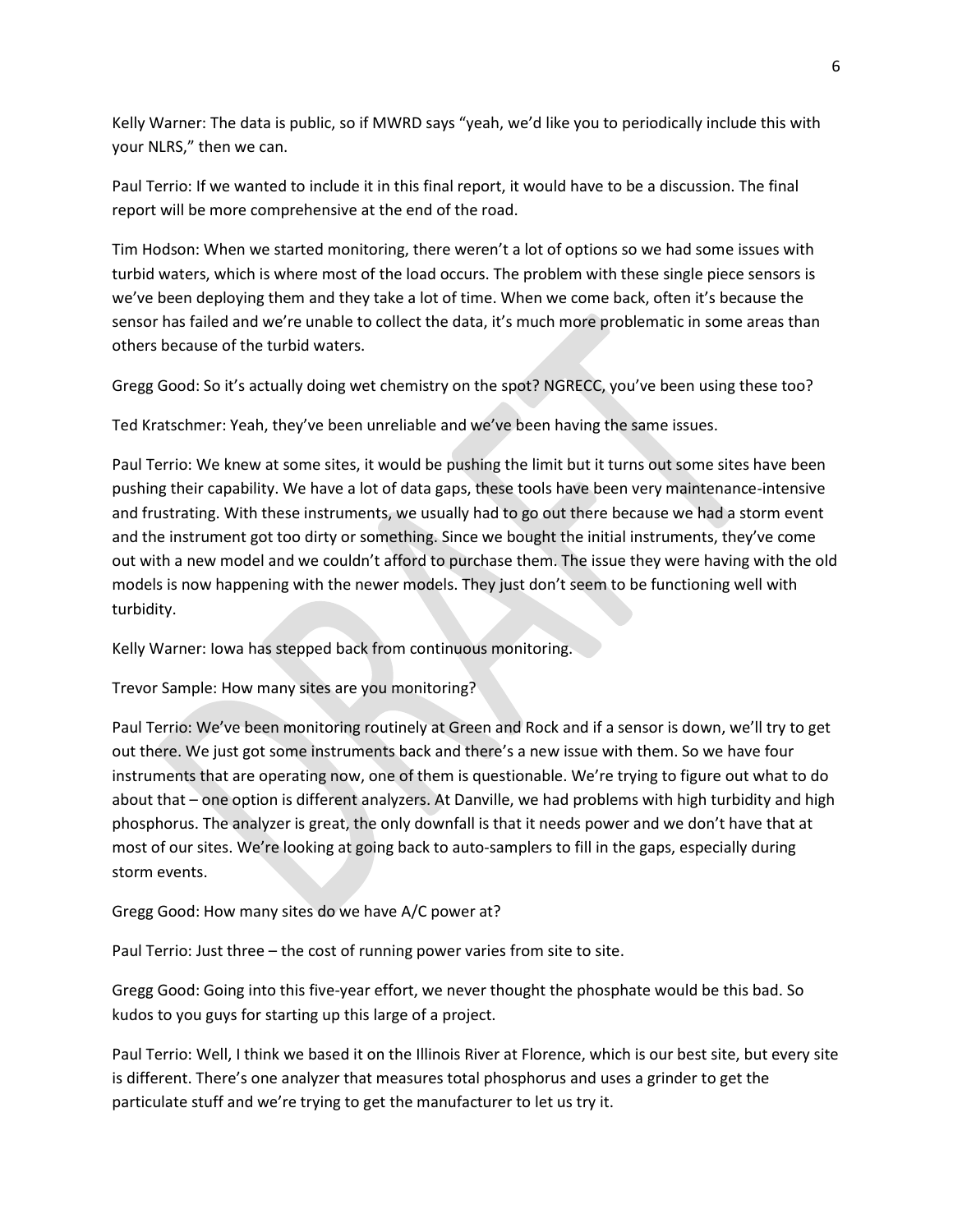Kelly Warner: Have you heard of the Nutrient Monitoring Challenge?

Gregg Good: I haven't really heard the details.

Paul Terrio: None of them met the guidelines yet, of keeping it affordable yet accurate. Now they have a field trial challenge going on.

Cindy Skrukrud: What is the frequency you would want for manual sampling? There's nothing Sierra Club members love to do more than go out and collect water samples.

Paul Terrio: Generally weekly, but with an emphasis on storm events.

Kelly Warner: The hardest part would be the safety. The storm events probably wouldn't be safe. I would probably be afraid of the liability and safety of that.

Gregg Good: So would you do every hour, every 2 hours?

Paul Terrio: We trigger ours based on turbidity and sometimes that spikes very quickly, so you have to get out there quickly.

Tim Hodson: When the program started, I think people were wanting a solution for continuous data. We didn't get that, but we've learned a lot. We can save our resources for those problem sites.

Cindy Skrukrud: Are you always taking a grab sample when you're out to service? How frequently is that?

Paul Terrio: Yes. Our standard service frequency is monthly, but we're often out there more often than that. That was our target in terms of frequency. We had the opportunity to offer to Illinois EPA to run trends on our ambient water quality sites. Tim's pretty efficient with programming, so we thought we'd give him a workout. USGS is providing funding to run trends and loads at HUC 8 locations. We're pulling the data, it's going to be a pretty quick and dirty calculation. We'll try to start that soon, I think our target date was March or June of next year.

Gregg Good: So would it be trends for the entire period on record or just the last 5-10 years?

Paul Terrio: It depends on how long it takes. We'd like to get the entire period on record and maybe split it up into long-term trends.

Cindy Skrukrud: I was thinking back about the report Matt Short did. Would that be incorporated?

Paul Terrio: It wouldn't include that period. I'd like to sit down with you and Gregg and talk about this kind of stuff.

Gregg Good: The effort is going on and we probably need to talk a little bit more about it.

Paul Terrio: Right, my point is it will be a pretty simple, straight-forward analysis. We won't be spending much time cleaning up datasets. We're working with American Farmland Trust to monitor two sites to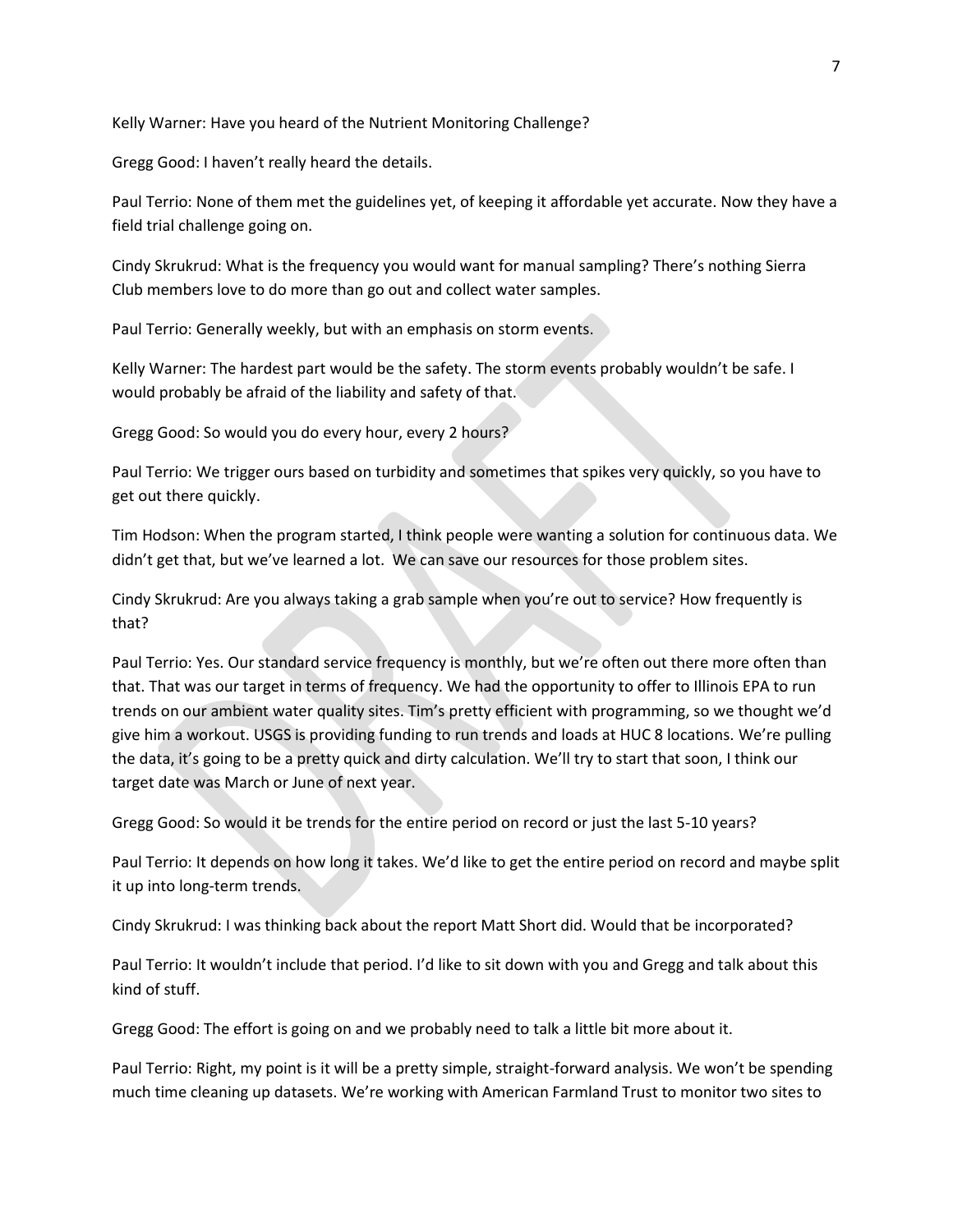target BMPs in phosphorus-priority watersheds in the Macoupin area. We're doing weekly samples and using a weekly observer, she's still a student at SIU, but she's very reliable. I think that covers our activities regarding nutrients.

Kelly Warner: The Army Corps of Engineers fund part of the gages and came back earlier this year saying they couldn't fund a big portion. But just last week they came back and said they will fund two of the sites in question. I think right now it's good, but it's a question of what's going to happen in following years. We're starting to expand our gages to include water quality and VEMCO samplers will detect tagged fish and have bat sensors. So we're looking at other ways to make these gages more applicable to a wider water category.

Paul Terrio: I think that the bat sensors would be helpful and we could take advantage of other types of monitoring because we do have a pretty good network.

Ann Holtrop: There is a national effort to collect acoustic bat data. I think in Illinois we have 21 grids set up. Are you working with the state of Illinois?

Kelly Warner: We're working with the Upper Mississippi Science Center because they wanted to get the data in real-time.

Ann Holtrop: Oh okay, I don't think that's the one we're doing. It would be great if you could incorporate that into the national one too.

Kelly Warner: Right now they have it set up to go to these little raspberries and sending it back to us. In the weekend they set it up, they had 7 different species they identified.

Cindy Skrukrud: Any update on pursuing a supergage at Rockton?

Gregg Good: There isn't funding available for it right now, but if Sierra Club has funds we could definitely use it.

# **NLRS - Nutrient Science Advisory Committee Update – Paul Terrio**

Paul Terrio: NSAC is working on the report, the draft is being reviewed, and we have a target date of October 22<sup>nd</sup> to deliver it to the Illinois EPA. Different sections were drafted by different members, so we need to edit it for consistency. The actual NSAC members are supposed to get their writing done in the first week of September.

Gregg Good: I did talk to Amy W. and I didn't realize there were next steps after release. So it's coming to Illinois EPA and Amy mentioned there will be at least a 60 day public comment period and two public meetings to get comments on it.

Cindy Skrukrud: Have you been talking to folks in the EPA?

Paul Terrio: They've been involved – Amy and Brian Koch. And again, our report will be a recommendation. There will still be some decisions to be made in terms of criteria before it goes out to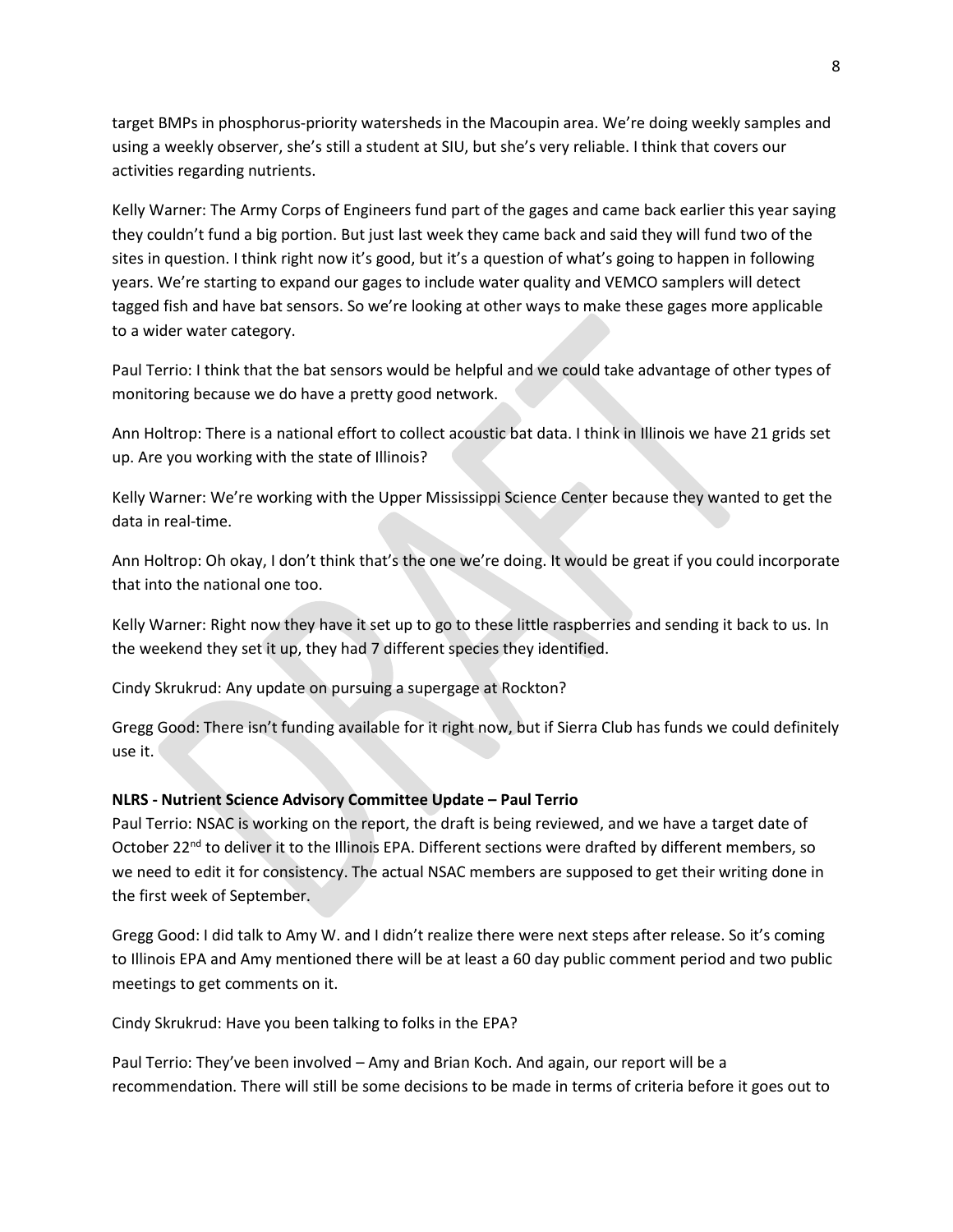public comment. Illinois EPA will have to make some decisions about our recommendations before they release it.

### **Great Lakes to Gulf – Illinois NLRS Data Portal Update – Jong Lee**

Jong Lee: Right now, the site is up. We asked the Illinois EPA for feedback and based on the feedback, we customized the About/Welcome page, updated the accordions, updated naming of EPA sites and Supergages, updated phosphorus data, and updated parser to get additional data. The Welcome and About pages are very easy to edit, so if you have information you'd like to add or highlights about meetings, we can do that. If you want to add the HUC 8 level to the predefined area, the user can do that. We have a collaboration with Iowa Water Quality Information Systems, so we can see their data. We have updated from Version 2 to Version 3. Many people want it to be mobile-friendly, so we're adding that. People also think the search page is too complicated, so we're fixing that. They also added a legend for the map layers and additional GIS layers – SPARROW 2002 Model Results for Nutrients (Nitrogen Load and Phosphorus Load), Gulf Hypoxia (2005 – 2017), and NOAA annual precipitation (2017). Signup/Login available soon for users to save their "favorite" searches. All of these updates will be coming up this fall.

Jong Lee: There are three stages of GLTG: 1) Data 2) Data to Knowledge 3) Knowledge to Decision Support. We want to update our user-interface model. We are working with Reid Christianson, who worked on SERA-46, to visualize this data. We welcome your comments and feedback.

Gregg Good: So the site is open to everyone now?

Jong Lee: Yes. NSF has four sections regarding big data and we fit into the big data hub. We are basically leading this effort in various domains.

Kelly Warner: So IIHR has their own network and display their own graphs that are different than ours. Will you incorporate that?

Jong Lee: They would have access to our data and vice versa. It's hard to bring everything together because we are targeting different audiences.

Kelly Warner: That makes sense that they keep them separate. So the big thing is the sharing of data?

Jong Lee: We are focusing on how to bring infrastructure to scientists and showing data in a consistent manner. This is a very common trend right now.

Kelly Warner: So bottom line, as a user, I could get all the Illinois and Iowa data?

Jong Lee: Yes, you just log in.

Gregg Good: So bottom line, everyone's got the site and if they have any questions, they can reach out to you.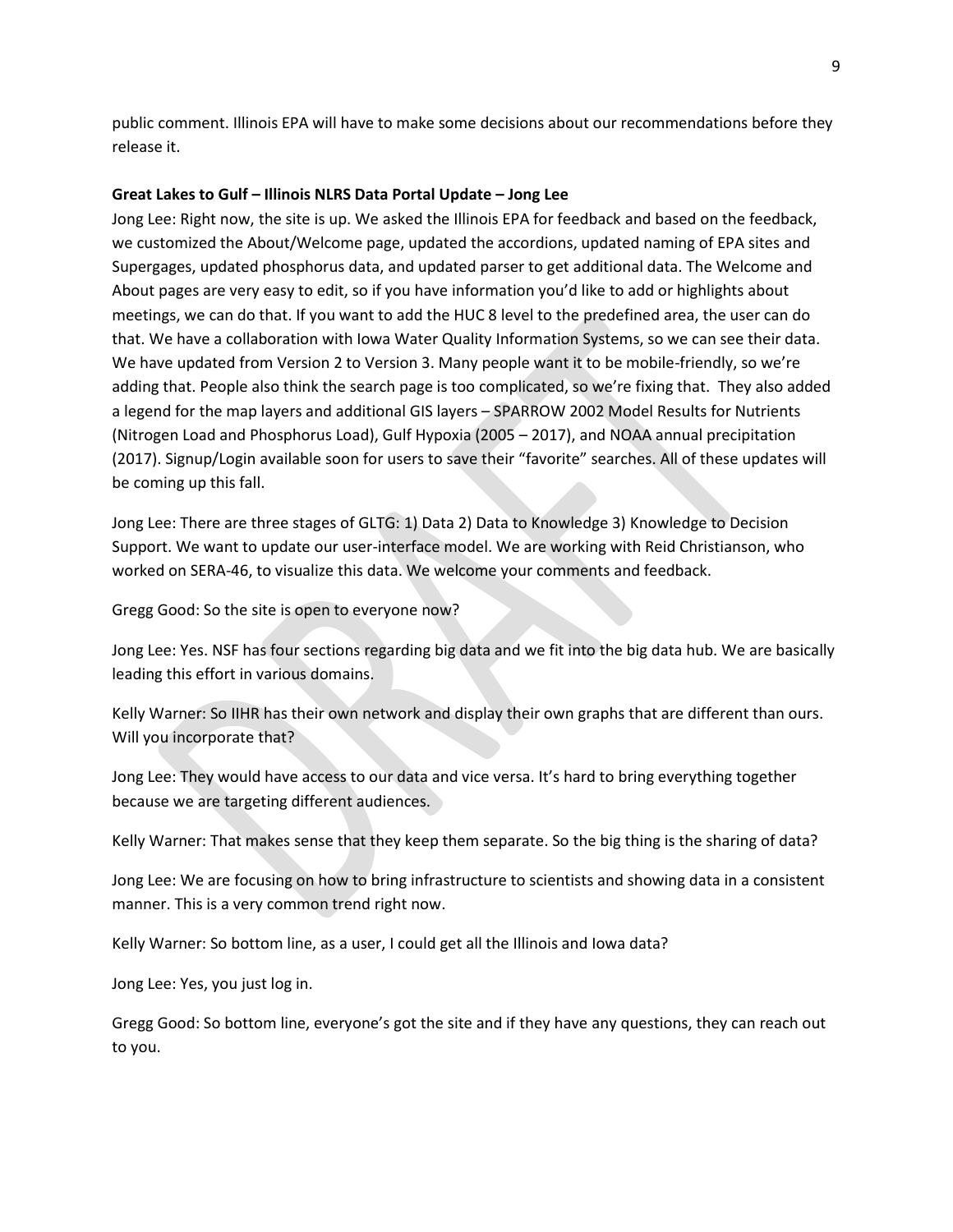Jong Lee: Yes, they can contact me with any questions or feedback on the site.

### **Havana Lowlands Groundwater Study Update – Kelly Warner**

Kelly Warner: So this is an update on the continuous nitrate sensor that we have in Havana, IL. We still have nitratax there, it's a shallow well about ~35 ft. deep. Now we're into our second season of data and we've seen the water levels go up in May-June. One of the reasons they installed it at that location is because there is a lot of irrigation and fertigation, where they put fertilizer in the irrigated water. We also found that surface water was the highest at that peak season too.

# Greg Good: When would they normally fertigate?

Kelly Warner: They only put it in when they have certain levels of parameters and it has to do with precipitation and the time since their last use. The nitrate seems to be going up between May and June, groundwater is the highest in late winter/early spring. We collect Quiver Creek water quality samples periodically when collecting nitrate samples. The Illinois State Water Survey developed a model of the area, so we put in piezometers based on the flow path. None of the stream samples have had high concentrations of nitrogen, but we do see the concentrations in the groundwater in the well. We're coming up on a year of data for the site, so we just wanted to give you an update. It seems to be that when the system is being flushed through, that's when they've collected samples in the stream that have been higher.

Gregg Good: Quiver Creek is very cool and groundwater-fed, so is the assumption incorrect that it may be feeding into the Gulf?

Kelly Warner: But this may be over a larger part of the basin, so maybe what was proposed as far as accumulative groundwater being a contributor during certain parts of the year may be true. Groundwater is proposed to be a major contributor. So the question is, is it true in streams feeding into the Illinois River and are there certain times when it's being flushed through and are there certain times that groundwater plays a bigger role?

Gregg Good: So when are you done with this?

Kelly Warner: March and then we should have a final report out in September.

# **Potential Grant Opportunity for NLRS Monitoring Project – Gregg Good**

Gregg Good: Something about perfluouryl chemicals has come up, so forget about the opportunity. That's possibly the next big thing coming out of the states.

# **Potential P Load Reductions from Recovering Wastewater P in the Upper Sangamon HUC 8 – Greg McIsaac**

Greg McIsaac: This was part of a team that was awarded an NSF grant, so the end result of our work will be incorporating environment, technology, and economics into modeling the nutrient cycle. We're focusing on the Upper Sangamon River Basin first, then generalizing a broader model to cover the Corn Belt. The main reason for the high input from Decatur is they have two corn processing plants and 80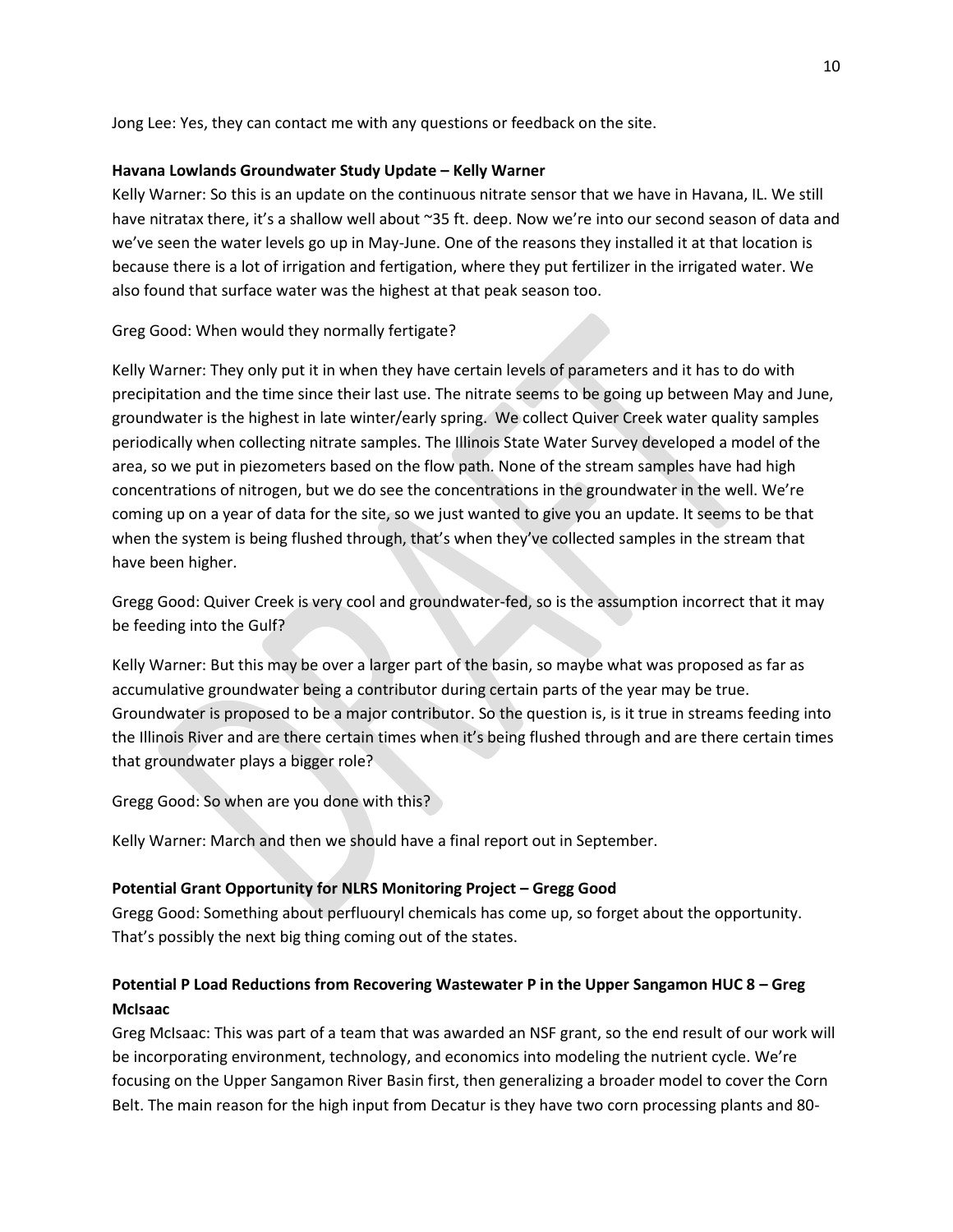90% of the phosphorus is coming from the corn processors. There is a long-term gage at Monticello and the phosphorus gage is a little over 1 lb/acre-year. There is an estimated storage of 150 tons/year, which may be being stored in Lake Decatur. To isolate measurements for the Upper Sangamon, we take Water Yield and TP loads in Riverton minus TP load in the South Fork of the Sangamon at Rochester. We also estimated the TP discharge from the Sanitary District of Decatur (SDD).

Trevor Sample: How often is data reported?

Greg McIsaac: Twice a week they take a sample.

Trevor Sample: And it goes back from 1995?

Cindy Skrukrud: I think sanitary districts are collecting data that they don't necessarily share with Illinois EPA.

Greg McIsaac: Decatur contributed 25% of the increase in phosphorus from 2015 to 2017 (17% increase). If Decatur were to meet the 1.0 mg/L effluent target, it would achieve ~8% of the 21 million lb/yr reduction needed to meet 45% goal. There's lots of work in trying to quantify phosphorus legacies (P that's been hanging around). Ben Gramig and Steve John are also involved in economic analysis and public engagement that engage stakeholders. Ben is putting together a survey to farmers that will capture their willingness to implement practices. Ben will also estimate non-market benefits and social preferences around water quality, not just for Decatur but for cities with similar wastewater issues. Point source phosphorus reduction options include Ostara, which turns it into Struvite, a form of phosphorus, and can result in a high-quality slow release fertilizer. Recovering phosphorus from corn ethanol process streams could be another possibility. Over the next 3-4 years, his team hopes to provide analysis and recommendations for phosphorus recovery and phosphorus discharge reduction relevant to the Upper Sangamon and Corn Belt.

Ann Holtrop: In case people don't know, that wastewater treatment plant has funded students at Eastern to collect data. I'm not sure if it would be useful, but it's more data to use.

Cindy Skrukrud: We're always hearing this looming shortage of phosphorus, is that one of the motivators of this?

Greg McIsaac: It's not something that comes up in meetings, but we did include it on our grant application.

Kelly Warner: I didn't hear about that, how are we going to have a shortage?

Greg McIsaac: A lot of the phosphorus is mined out of the ground and a lot of the sources are depleting.

Gregg Good: Do you recall what Decatur is pumping out?

Greg McIsaac: Seed concentrations as high as 30, average is probably about 15 or so. People from Decatur are under the impression that will become a problem for them soon.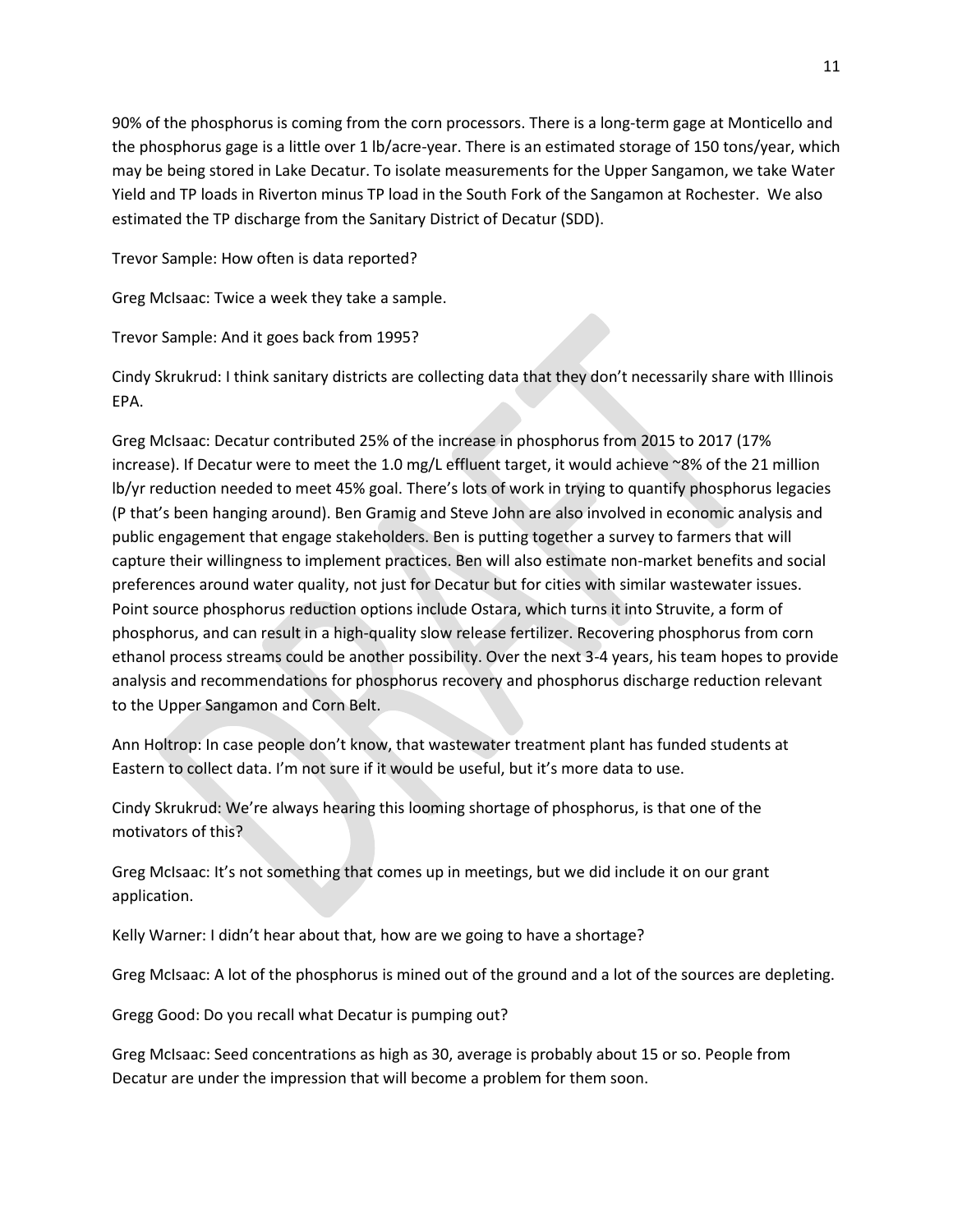Trevor Sample: They've been working on it for years, I heard there was a nickel problem too.

Cindy Skrukrud: EPA and environmental groups worked for about a year and came to the agreement that there will be a 0.5 mg/L annual geometric mean put in permits for large wastewater treatment plants with compliance in 2030.

#### **NMC Member Updates – Exciting or Boring News to Share**

Gregg Good: We have a contract to do continuous monitoring in Starved Rock, Seneca, and Marseilles since May this year. They're not Supergages because they're not looking at nitrogen or phosphorus, but they are tracking pH, temperature connectivity, dissolved oxygen, and chlorophyll. I actually had a chance to use the data because we had an algal bloom on the Illinois River earlier this year, which was my version of the Ohio algal bloom that happened in 2015. ORSANCO gets federal funds to do some of the things the state do and coordinating with lots of people. My staff were out and took samples, talked to folks at public water supply, it was just amazing how there are so many people up and down the river at different capacities and next thing you know we found out we could get the state police to do a flyover. There was a small algal bloom at Rend Lake. I think the highest number we got on the IL River was 150. Right after that happened, there was a big rainfall that dissipated the nutrients. We got all the public comments for our integrative report that we put out every two years, so it should be out in the next few months.

Cindy Skrukrud: I have a little list here and I was going to talk about negotiations on wastewater treatment limits. A few updates from the Fox Watershed, mainly things we're doing with partners. USGS just installed a gage on the Stratton Lock and Dam of the Fox River, which will give us a better idea of what's coming into our study area. It's all real-time data, including measuring chlorophyll and dissolved oxygen. The Illinois State Water Survey has been working on this trends report for us from 1997 to 2016 and Laura just met with our board. She's going to be presenting in Algonquin. We're seeing some downward trends, which I think is good. We're also working with the group in Wisconsin working on the Fox River and trying to figure out how to work together on a more regular basis. We have a Sierra Club group active on Long Lake doing some monitoring work on phosphorus coming in and out of the lake. It's had a history of harmful algal blooms so we're excited a group is going there. They're working with Jim Bland and needed money to do this so they had a community fundraiser for their monitoring. The Sierra Club group in the Quad Cities does monitoring on the Rock River and they now have their data on a website and a map that shows their data. One thing that Sierra Club and others have been working on is we put together a resolution for legislature to voice their support for the NLRS. The environmental groups recognize we have not had a capital bill in a number of years and have started talking to people and emphasizing that we need clean infrastructure funding for problems with lead in drinking water pipes, wastewater treatment plant upgrades, agricultural BMPs, dam removal, etc. We're also working on a "Dear Governor" letter.

Ann Holtrop: I just wanted to mention that the department has done a fair amount of hiring, Brian Metzke has joined our team. We have a division of fisheries but haven't had a general ecologist to cover nutrients and water quality, so I'm not sure if he'll be coming or if I'll be bringing him. We also were at the Illinois State Fair this year.